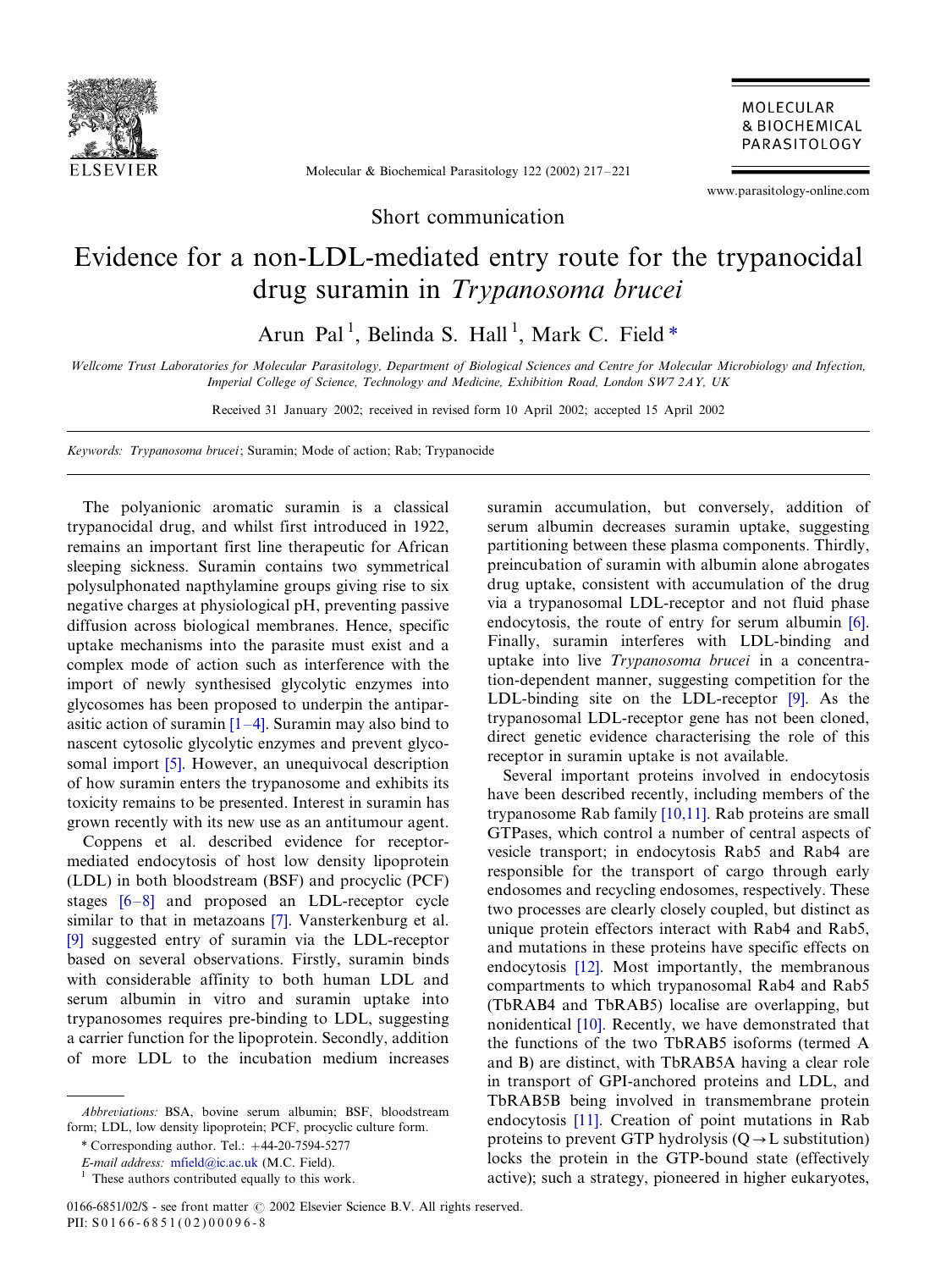is applicable to trypanosomes and has the advantage that the mutant proteins are trans-dominant [\[11\].](#page-4-0) Here we have used two mutant cell lines, with alterations in the TbRAB4 and TbRAB5A pathways to investigate the relationship between LDL and suramin endocytosis. We have performed these experiments in the procyclic form as all evidence indicates that the LDL-receptor system is essentially identical in procyclic and bloodstream forms (BSF) in terms of receptor number and affinity. Hence, a lack of correlation between LDL and suramin-uptake in procyclics would invalidate the concept that suramin enters the cell via the LDL-receptor. In addition, in previous work with TbRAB5, we were unable to manipulate endocytosis levels in the BSF despite a marked effect on the system in procyclics (see [\[11\]](#page-4-0) for details).

As part of a study to understand the role of TbRAB4, we developed a procyclic clone, TbRAB4<sup>WT</sup>, overexpressing the wild type version of TbRAB4. The open reading frame for TbRAB4 was subcloned by PCR into the expression vector pXS219, and the plasmid transfected into procyclic cells [\[11\].](#page-4-0) Following selection and cloning by serial dilution, several transformants were obtained with marked overexpression of the transgene as verified by Western analysis [\(Fig. 1](#page-2-0)). This transgenic cell line exhibts severe disruption of surface protein expression and endocytic processes (to be described in detail elsewhere) and we wished to assess the impact these alterations may have on suramin interaction.

Initially, we considered suramin sensitivity as a crude indicator of interaction with the compound. Unexpectedly, we observed increased resistance to suramin in the TbRAB4-overexpressor  $(4<sup>WT</sup>)$  compared to the parental Lister 427 line (Par). To quantify drug sensitivity, growth curves for parental and TbRAB4WT-overexpressor cells were recorded in flask cultures in SDM79 at various suramin concentrations ([Fig. 1\)](#page-2-0). At the growthinhibitory concentration of suramin (100  $\mu$ M, [\[9\]\)](#page-4-0), replication of the parental cells was inhibited, but growth of the TbRAB4<sup>WT</sup> clone was essentially unaffected, even at 150  $\mu$ M. For the parental cells, the ID<sub>50</sub> for growth was  $\sim$  70 µM. This observation prompted us to determine in more detail the effect of ectopic TbRAB4 expression on suramin interaction by the parasite. Initially we asked if surface binding of the drug had been altered. We assessed the ability to bind suramin in parental and TbRAB4<sup>WT</sup> cells by incubation at  $4 \degree$ C for 1 h in medium that had been preequilibrated with  ${}^{3}$ H-suramin for 16 h, and following washing, determined the level of suramin bound by scintillation counting. The nonspecific background levels were determined by an identical incubation, but in the presence of excess unlabelled suramin. Typically we obtained 140 pmol suramin bound/ $10<sup>7</sup>$  parental cells, in agreement with previous observations [\[9\]](#page-4-0), whilst the TbRAB4<sup>WT</sup> cells were clearly decreased by  $\sim$  50% in their ability to bind suramin [\(Fig. 1\)](#page-2-0).

The decrease in suramin interaction was even more dramatic when we assessed cellular uptake of suramin, i.e. endocytosis. Here we assayed uptake following a 2 h incubation at  $27 \text{ °C}$  in media preequilibrated with radiolabelled suramin. Nonspecific uptake was assessed by incubation of identical cultures at 4  $\degree$ C. We observed that the TbRAB4WT cells had an almost negligible ability to take up suramin ([Fig. 1\)](#page-2-0) suggesting that reduced interaction with the drug most probably is responsible for the resistance of the TbRAB4WT cells. These data suggest that the TbRAB4WT cells have an altered endocytic system that decreases surface expression and endocytosis of a putative suramin receptor. Remarkably, when we determined the levels of  $^{125}$ I-LDL endocytosed by the TbRAB4WT cells by incubation with radioiodinated LDL for 1 h at 27  $\degree$ C (experimental details in [\[11\]](#page-4-0)), there was no detectable change between the mutant and the parental lines. These observations strongly suggest that LDL and suramin uptake are uncoupled processes, and hence unlikely to share the same molecular mechanism/receptor.

Previous work in our laboratory had generated a mutant procyclic trypanosome with greatly increased LDL-binding and endocytosis activity [\[11\]](#page-4-0). This parasite expresses an activated version of TbRAB5A (TbRA- $B5A^{QL}$ ), a further Rab protein which is implicated as having a role in endocytosis of a number of cell surface proteins, incuding the variant surface glycoprotein [\[10,11\].](#page-4-0) 125I-LDL internalisation is strongly increased in procyclics expressing TbRAB5 $A^{QL}$  [\(Fig. 2\)](#page-3-0). The QL mutation ablates the majority of GTP hydrolytic activity and retains TbRAB5A<sup>QL</sup> in the active GTP-bound form. Hence we could assess the sensitivity of a cell line with a well documented increase in LDL accumulation, and which would be predicted to have increased suramin sensitivity/uptake should suramin enter trypanosomes via an LDL-receptor system.

No significant difference was found in suramin sensitivity [\(Fig. 2](#page-3-0)). At 100  $\mu$ M suramin, both cell lines died after  $\sim$  48 h. As suramin has a slow inhibitory action on the parasite, unaltered suramin sensitivity in a background of increased LDL uptake cannot rule out suramin endocytosis via the LDL-receptor [\[13\].](#page-4-0) Thus, TbRAB5A<sup>QL</sup> trypanosomes may more rapidly accumulate suramin, but a downstream slow killing step could make this refractory to detection by growth curve analysis. To measure suramin endocytosis directly in these cells, we again used radiolabelled suramin [\[6\]](#page-4-0) as described above. Cells were washed in serum-free medium and resuspended in SDM-79 supplemented with either 20% foetal bovine serum (FBS) or 1% bovine serum albumin (BSA), using identical conditions as those for the TbRAB4WT analysis. In this case, an identical experiment was also performed with 427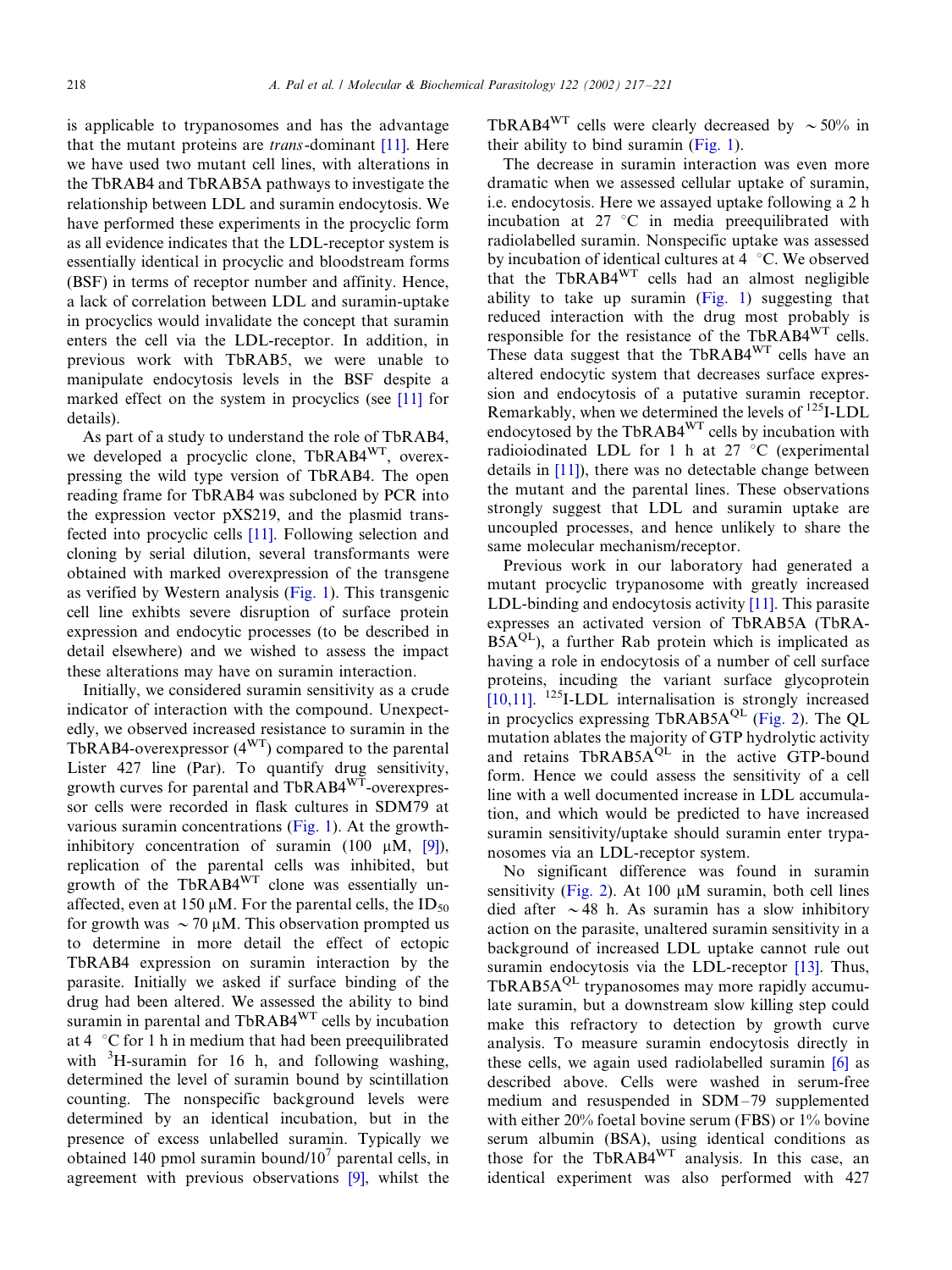<span id="page-2-0"></span>

Fig. 1. Overexpression of TbRAB4<sup>WT</sup> reduces suramin sensitivity. Panel A: Growth curves of procyclic parental Lister 427 (Par) and TbRAB4<sup>WT</sup>  $(4^{WT})$  in the presence of suramin. Cells in exponential growth were inoculated at  $10^6$  cells ml<sup>-1</sup> into SDM79 supplemented with 10% FBS. Cultures with various suramin concentrations were set up in triplicate and cell densities determined using a Coulter Z1 Cell Counter. Suramin concentrations and the corresponding plot symbols are shown at right. All data were accumulated from triplicate cultures; error bars are the standard deviation.  $ID_{50}$  values were calculated by regression analysis [\[11\].](#page-4-0) In some cases, the error bars are obscured by the plot symbols. Inset; Western blot analysis of Lister 427 parental cells (Par) and TbRAB4<sup>wT</sup> ( $4\overline{W}$ <sup>T</sup>) overexpressors, demonstrating overexpression of TbRAB4. Lysates corresponding to 10<sup>7</sup> cells were loaded in each slot, and equivalence of protein and transfer assayed by Ponceau S staining of the blot membrane prior to blocking. Data verifying overexpression of TbRAB5A can be found in [\[11\].](#page-4-0) Panel B: Binding and uptake of radiolabelled suramin to parental Lister 427 (Par) and TbRAB4<sup>WT</sup> (4<sup>WT</sup>)-expressing 427 procyclic cells. Cells were harvested at mid-log phase and resuspended at  $2 \times 10^7$  cells ml<sup>-1</sup> in radiolabelled suramin (30  $\mu$ M) preincubated for 16 h in complete SDM79 medium. Cells were incubated for 1 h at 4  $\degree$ C in the presence (open bars) and absence (filled bars) of 100-fold excess competing unlabelled suramin then washed and solubilised in 1% sodium deoxycholate and counted in scintillant. Data are presented as percentage of the basal level of binding in parental cells. Each point represents the mean of triplicate samples  $\pm$ SD. For uptake measurements, cells were incubated at  $2 \times 10^7$  cells ml<sup>-1</sup> in suramin (30  $\mu$ M) preincubated as described above for 2 h at 4  $\degree$ C (open bars) and 27  $\degree$ C (filled bars). Results are presented as a percentage of the basal level of uptake in parental cells. Each point represents the mean of triplicate samples  $\pm$ <br>SD. Panel B: Uptake of <sup>125</sup>I-LDL by parental Lister 427 (Par) Results are presented as a percentage of the basal level of uptake in parental 427 cells. Each point represents the mean of triplicate samples  $\pm$ SD.

bloodstream form cells at  $37 °C$  to measure BSF uptake. After incubation, cells were washed and cellassociated radioactivity was determined by scintillation counting. Our data showed indistinguishable suramin accumulation for the wild type and  $TbRAB5A^{QL}$  cells [\(Fig. 2\)](#page-3-0). Preincubation of the radiolabel with BSA rather than total serum abolished uptake in both stages consistent with previous data. Cell-associated radioactivity was grossly decreased in both BSFs and PCFs after incubation at 4  $\degree$ C or in the presence of excess cold

suramin confirming a specific receptor-mediated process for accumulation of radioactivity. BSFs displayed  $\sim$  10fold greater uptake of the drug compared to the insect stage indicating that should there have been an increase in suramin endocytosis of similar magnitude to LDL uptake in the TbRAB5A<sup>QL</sup> expressors, our assay should have detected it. As LDL endocytosis in TbRAB5 $A^{QL}$ and BSF are equivalent but uptake of suramin is greater in the latter ([Fig. 2](#page-3-0)), this is further evidence against an LDL-receptor-mediated mechanism in the BSF. These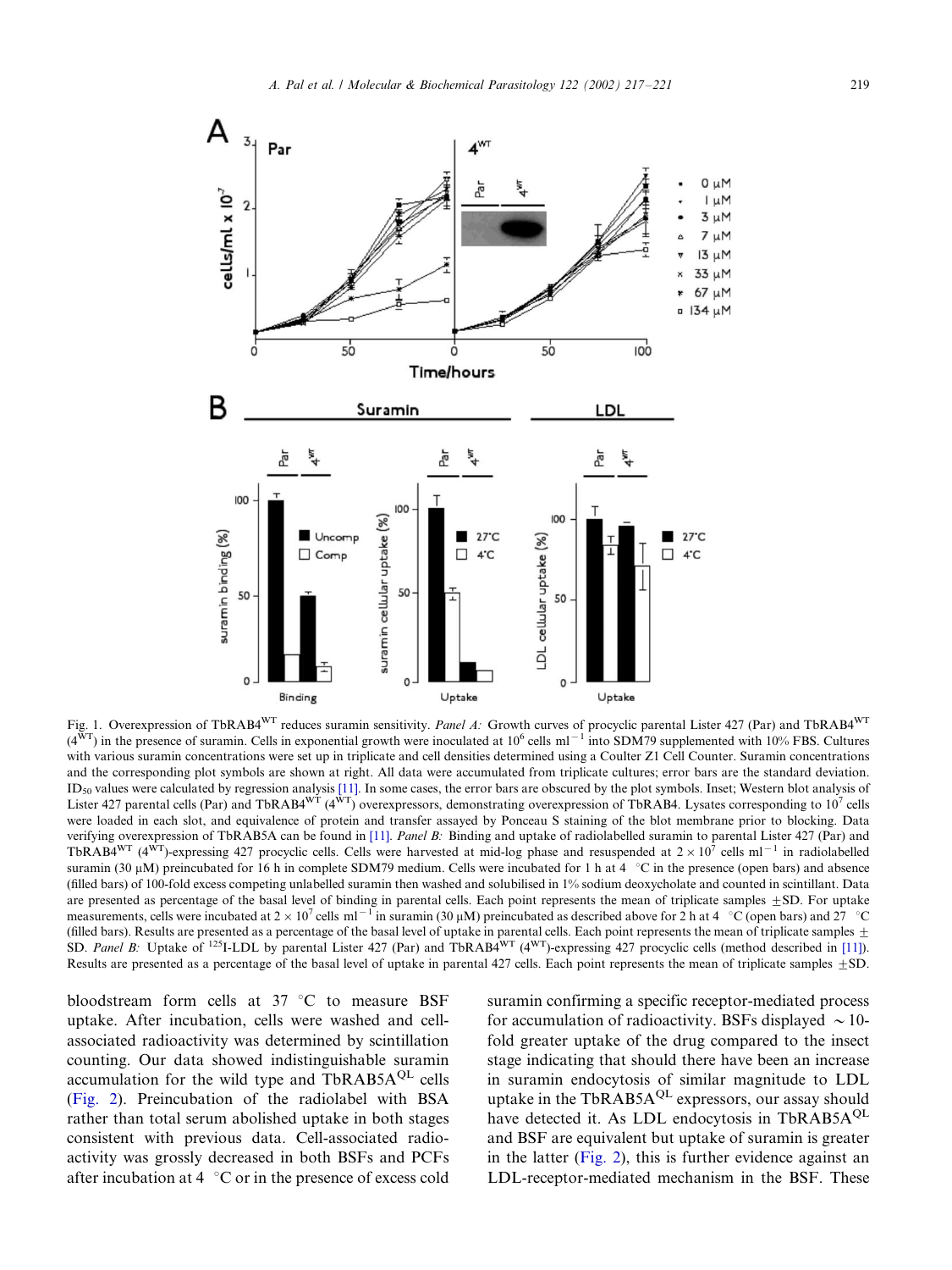<span id="page-3-0"></span>

Fig. 2. Overexpression of TbRAB5A<sup>QL</sup> in procyclic form T. brucei alters LDL endocytosis but not suramin uptake. Panel A: Growth curves of procyclic parental Lister 427 (Par) and TbRAB5A<sup>ql</sup> (5A<sup>WT</sup>) in the presence of suramin. Cells in exponential growth were inoculated at 10<sup>6</sup> cells ml<sup>-1</sup> into SDM79 supplemented with 10% FBS. Cultures with various suramin concentrations were set up in triplicate and cell densities determined using a Coulter Z1 Cell Counter. Suramin concentrations and the corresponding plot symbols are shown at right. All data were accumulated from triplicate cultures; error bars are the standard deviation. ID<sub>50</sub> values were calculated by regression analysis [\[11\]](#page-4-0). In some cases, the error bars are obscured by the plot symbols. Panel B: Uptake of suramin is unaltered in TbRAB5A<sup>QL</sup> expressors, but LDL uptake is increased. Cells in exponential growth were harvested from flask cultures, washed and resuspended in incubation media pre-incubated with radiolabelled suramin, supplemented with either FBS or BSA as indicated. Accumulation of labelled suramin was allowed with or without excess cold suramin. Cells were washed and cell-associated radioactivity determined by scintillation. Lane 1: Procyclic parental Lister 427 wild type (Par) in FBS at 27 °C. Lanes 2–5: Procyclic TbRAB5A<sup>QL</sup> overexpressor ( $5^{QL}$ ) in FBS at 27 °C (lane 2); BSA at 27 °C (lane 3); excess cold suramin and FBS at 27 °C (lane 4) and FBS at 4 °C (lane 5). Lanes 6–9: 427 bloodstream form (BSF221) in FBS at 37 °C (lane 6); BSA at 37 °C (lane 7); excess cold suramin in FBS (lane 8) and FBS at 4 °C (lane 9). Error bars represent the standard deviation of assays performed in triplicate. For LDL uptake, procyclic parental Lister 427 (Par), TbRAB5A<sup>QL</sup> overexpressors (5<sup>QL</sup>) and bloodstream form wild type strain 427 (BSF221) exponential growth cultures were harvested and <sup>125</sup>I-LDL uptake assayed as described [\[11\].](#page-4-0) Error bars represent the standard error of triplicate determinations.

data also confirm that suramin uptake relies on prior binding to one or several serum compounds and is by an energy-dependent mechanism.

Suramin accumulation by trypanosomes fulfils the criteria for specific, receptor-mediated endocytosis, but unaltered suramin uptake in the presence of raised LDL internalisation, and decreased suramin uptake in cells with normal LDL endocytosis both clearly argue that suramin and LDL uptake are only indirectly related. The data presented here suggest that suramin entry into cells is not mediated via an LDL-specific receptor and furthermore also suggest that the suramin receptor is a distinct entity that has yet to be identified at the molecular level. Interestingly, in a mutant trypanosome selected for suramin resistance in vitro culture, STIB 386, we could not detect altered TbRAB levels (data not shown); this may indicate a different resistance mechanism is operating in these cells [\[14\].](#page-4-0) Finally, it remains unclear how suramin kills trypanosomes or other cells; recently this compound has been demonstrated to